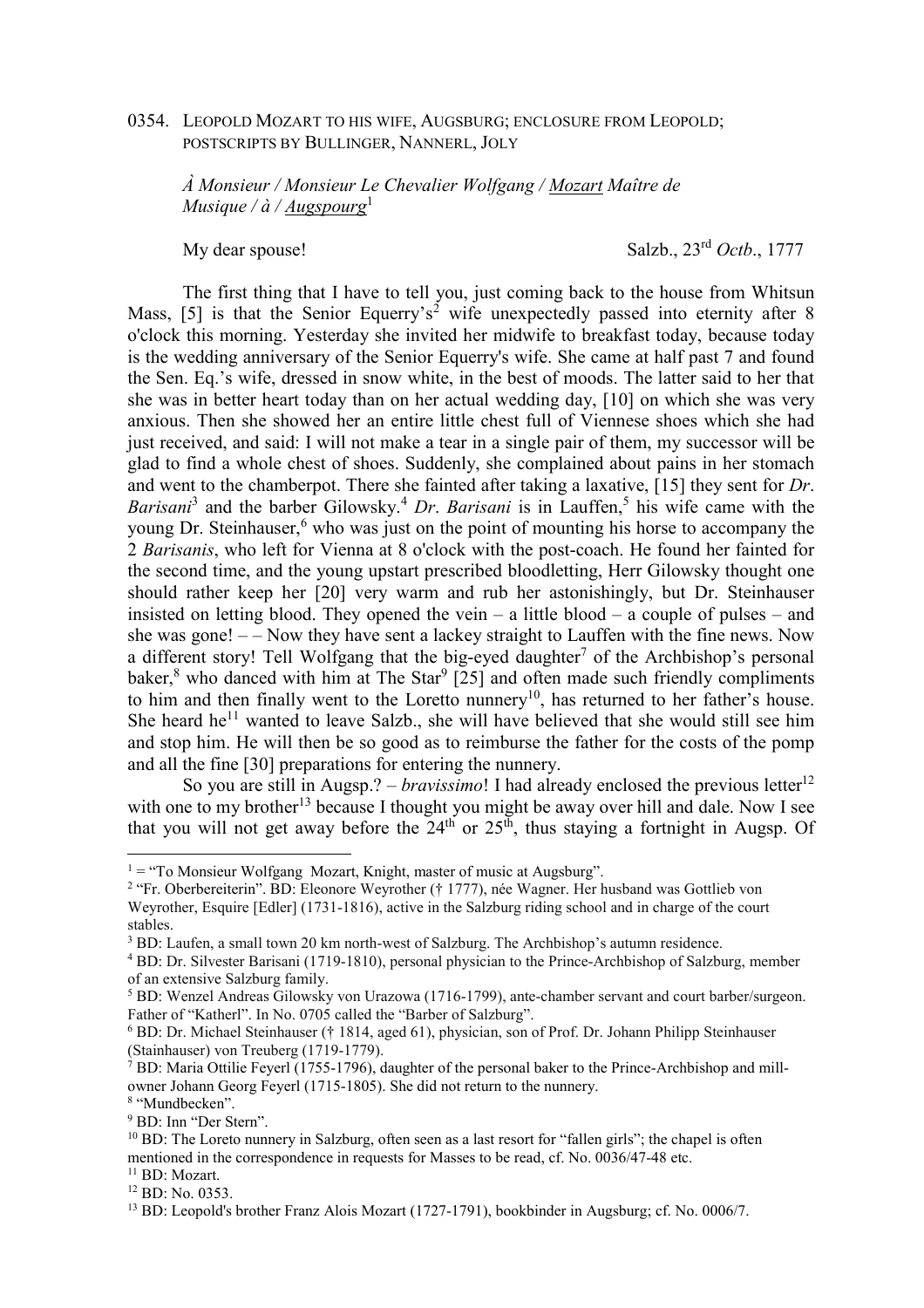course it is necessary, if one wants to give a concert,<sup>14</sup> [35] to announce it many days in advance. I only hope that it may prove profitable! Yet I suspect it will not result in much at all. Each person will probably pay 1 florin 12 kreuzers.<sup>15</sup> But will many come? <u>I am keen to</u> hear about it. That it is a very sorry orchestra<sup>16</sup> – I knew that anyway; that is of course saddening! Herr Hagenauer<sup>17</sup> has just sent me the Weekly Intelligencer,<sup>18</sup> [40] and at exactly the same moment Frau von Gerlichs<sup>19</sup> has sent a newspaper, because the concert is announced in both of them. It is good that it is in 2 places. The announcement is very well done. So you will play the Concerto for 3 Harpsichords?<sup>20</sup> And there Herr Stein's little daughter<sup>21</sup> may play, too? Perhaps even the 1<sup>st</sup> keyboard, you the 2<sup>nd</sup> and perhaps father Stein<sup>22</sup> the  $3^{rd}$ ? – – Something of the kind could be imagined!<sup>23</sup> [45] – – Now, as you read this, everything is already past, and I hope for a few words with news of how it went off. I am glad that Herr Stein's pianfortes are so good. But they are indeed expensive too. It is not long since Herr Gasser<sup>24</sup> |: not Gassner : lost his young beautiful wife, I read it in a letter to Herr Hagenauer some time ago. So he treated you to the best: [50] he is indeed an uncommonly obliging, courteous man. The two of you also visited Herr von Zabursnek.<sup>25</sup> He wrote of it to Herr Johannes Hagenauer,<sup>26</sup> and mentioned that he would have liked to invite you to be his guests, only his wife<sup>27</sup> is in confinement, but it would be a joy to him to come to the concert. – – Now, do not forget the departure in all this: the cold is becoming ever more penetrating. It started to get fairly cold here on Sunday and Monday; [55] on Tuesday, Wednesday and today the cold was so severe, due to the unremitting wind and the brightest of weather, that the horses and figures of the court fountain<sup>28</sup> were completely

<sup>&</sup>lt;sup>14</sup> BD: The concert took place in the Fugger Rooms ["Hochgräfl. Fuggerschen Concertsaal"] at six in the evening on 22nd October, 1777.

 $15$  BD: The tickets cost 1 florin (best seats) and 30 kreuzers (ordinary seats).

<sup>16</sup> BD: Cf. No. 0351/129-130.

<sup>17</sup> BD: Johann Lorenz Hagenauer (1712-1792), Salzburg merchant. Friend of the Mozarts and their landlord 1747-1773.

<sup>&</sup>lt;sup>18</sup> "Intelligenz-Blatt". BD: The "Augsburger Intelligenz-Blatt".

<sup>19</sup> BD VII: Anna Maria Gertrud von Gerlichs († 1785), daughter of cloth factory inspector Franz Christoph von Edlingen, married Royal Chamber Director [Hofkammerdirektor] Gerhart von Gerlichs († 1763) in 1747. Cf. No. 0339/63.

<sup>20</sup> BD: KV 242, described in the announcement as "Clavier-Concert mit 3 Piano Forte".

 $^{21}$  BD: Nanette (1769-1833), daughter of the instrument maker Stein and from 1794 wife of the pianist Johann Andreas Streicher (1761-1833). She was not only a recognised keyboard player (first performance 1776 in Augsburg), but also became so familiar with the whole process of making keyboard instruments that she was able to take over the workshop after the death of her father. Cf. No. 0352/55.

<sup>&</sup>lt;sup>22</sup> BD: Johann Andreas Stein (1728-1792), built organs and keyboard instruments. Active successively in Strasbourg, Augsburg and Vienna. Mozart greatly appreciated his pianofortes. He appears frequently in the letters, esp. Nos. 0349/32 ff. and 0352/61 ff. His annual production was typically between 20 and 25 instruments, costing 300 florins and more each.

<sup>&</sup>lt;sup>23</sup> BD: For pianos 2 and 3, Leopold's guess was right. The first was played by Johann Michael Demmler (1748-1785), who had studied philosophy, was a music teacher, composer and cathedral organist. Schubart considered him to have "true talent for composition".

<sup>&</sup>lt;sup>24</sup> BD: Valentin Alois Gasser took the copies of Leopold's violin school printed by Lotter to the Frankfurt book fair free of charge. Cf. Nos. 0331/53; 0352/34-35.

<sup>&</sup>lt;sup>25</sup> BD: Johann Christoph Zabuesnig (Zubuesnigg, Zabuschnig, Tschabuschnig) (1747-1827), merchant. 1807 city mayor; became a priest in 1816. Wrote novels, plays and poetry. Visited the Mozarts in Salzburg in 1769 and wrote a poem in honour of Wolfgang.

<sup>26</sup> BD: Johannes Nepomuk Anton Hagenauer (1741-1799), eldest son of Salzburg merchant Johann Lorenz Hagenauer and the member of the family most frequently mentioned in the letters. He took over the family business on the death of his father in 1792, but became so depressed after the death of his wife Maria Anna in 1794 that his aged mother then took over the business.

<sup>&</sup>lt;sup>27</sup> BD: Maria Katharina Zabuesnig, née Veit, related to the von Weisers in Augsburg, of whom Ignaz Anton wrote the text for the Schuldigkeit des ersten Gebots KV 35. They had 15 children, of whom 8 reached adulthood.

<sup>28</sup> BD: Today known as the "Residenzbrunnen", erected 1556-1661.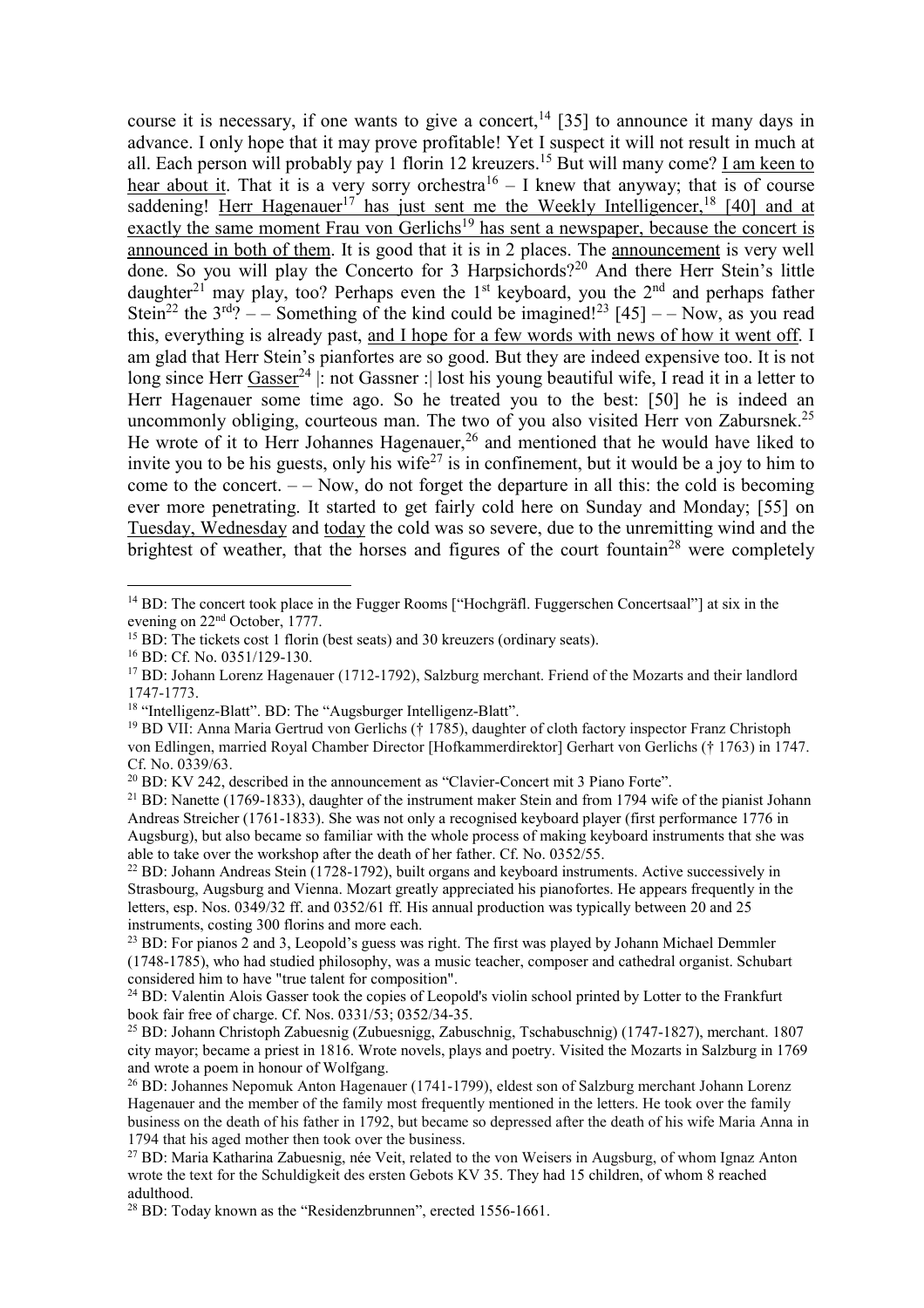covered with ice and icicles, and people everywhere were forced to get a little fire going in their heating ovens. The vine leaves are all shrivelled [60] as if they were baked in lard, and all the Bosc pears are frozen. – I am well, praise God, have neither pains in the chest nor a cough, and have recovered very well. You will now have established a better habit of walking than in Salzburg, since you now walk for quarters of an hour and almost half hours, to Herr Stein's, for example, if he still lives out of town on the river Lech, and St. Ulrich's<sup>29</sup> &c. With this exercise, I hope you will be entirely healthy. God keep both of you, I am as always your Mozart.

LEOPOLD MOZART'S ENCLOSURE FOR HIS SON:

# *Mon très cher Fils*! 30

I should be sending you good wishes on your name-day!<sup>31</sup> But what can I wish you now [70] that I do not always wish you?  $-$  I wish you God's grace, that it may accompany you everywhere, that it should never leave you, and it will never leave you if you are zealous in exercising the obligations of a true Catholic Christian. You know me: – I am no pedant, not a religious bigot, even less a hypocrite: [75] only you will hopefully not refuse a request by your father? – It is this: that you should be concerned for your soul, that you do not cause your father any anxiety in his hour of death, so that, in that testing moment, he does not need to make any accusation against himself, as if he had neglected anything regarding the salvation of your soul. Live in health! Live happily! [80] Live sensibly! Honour and value your mother, who must now toil much in her old age, love me as I love you, as your truly conscientious father Leop: Mozart.

# ABBÉ JOSEPH BULLINGER'S <sup>32</sup> POSTSCRIPT:

### Dearest of all friends!

The most sincere wishes that the warmest friend can make I send to you, sir, on the holy feast-day of your name. [85] While pleasure, contentment, happiness etc: are among the things I can say to you on this occasion, they are still not what I would like to say to you, and yet I am not able to express it. Best of friends, you know my heart, find pleasure in this. I am not happy at all with the damned Swabians;<sup>33</sup> [90] their behaviour brings them little honour. Yet they are not all of the same rabble. Farewell, best friend. I am your Jos. Bullinger

### MARIA ANNA (NANNERL) MOZART'S POSTSCRIPT:

#### Dearest brother!

I wish you all happiness and blessing, that God keep you always healthy, [95] and that you think of us when things are going well for you, or even badly, as we have to pass the time so sadly and are separated from you both, and I would only wish that what Herr  $\text{Case}^{34}$  said, when he came to congratulate us, is true, namely that you and Papa had entered service in Munich with 1600 guldens. Such lies, I believe, start with the Haydn

 $29$  BD: One of the Salzburg monastery churches; cf. No. 0331/63.

 $30 = My$  very dear son.

<sup>&</sup>lt;sup>31</sup> BD: Name-day: 31<sup>st</sup> October.

<sup>32</sup> BD: Cf. No. 0331/5 etc. Abbé Franz Joseph Johann Nepomuk Bullinger (1744-1810), Jesuit, private tutor, friend of the Mozart family in Salzburg, where he seems to have arrived between 1774 and 1776. House teacher to Count [Graf] Leopold Ferdinand Arco, later to Count [Graf] Sigmund ("Sigerl") Lodron. Mozart called him "his best of all friends" (cf. No. 0459/1).

 $33$  BD: Referring to No. 0351/17 ff.

<sup>34</sup> BD: Joseph Thomas Cassel, listed as violinist and double-bass player in the court music 1778-1779.